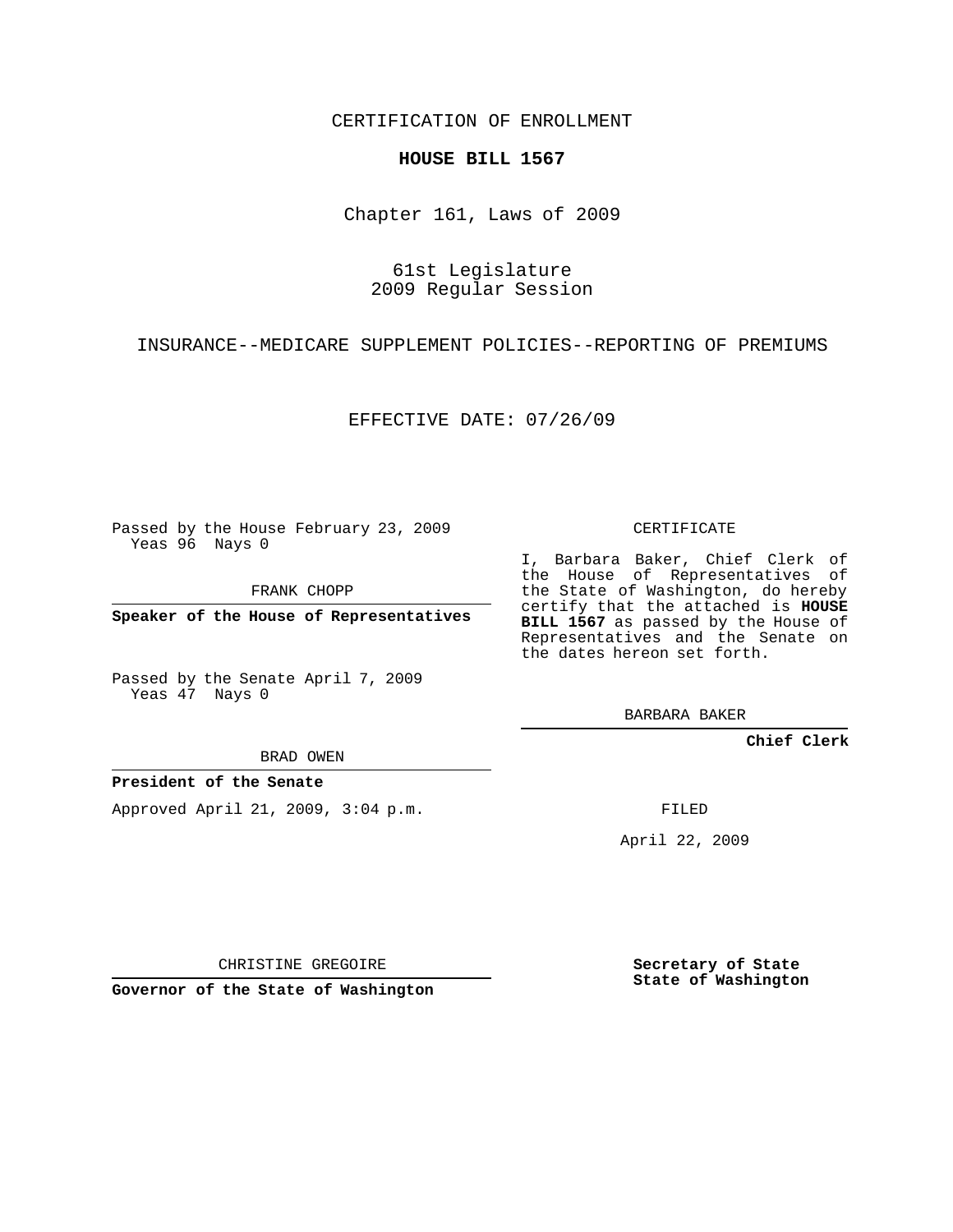## **HOUSE BILL 1567** \_\_\_\_\_\_\_\_\_\_\_\_\_\_\_\_\_\_\_\_\_\_\_\_\_\_\_\_\_\_\_\_\_\_\_\_\_\_\_\_\_\_\_\_\_

\_\_\_\_\_\_\_\_\_\_\_\_\_\_\_\_\_\_\_\_\_\_\_\_\_\_\_\_\_\_\_\_\_\_\_\_\_\_\_\_\_\_\_\_\_

Passed Legislature - 2009 Regular Session

**State of Washington 61st Legislature 2009 Regular Session**

**By** Representatives Bailey, Kirby, and Roach; by request of Insurance Commissioner

Read first time 01/23/09. Referred to Committee on Financial Institutions & Insurance.

 AN ACT Relating to insurance; and amending RCW 48.02.190, 48.13.450, 48.14.020, 48.14.090, and 48.66.045.

BE IT ENACTED BY THE LEGISLATURE OF THE STATE OF WASHINGTON:

 **Sec. 1.** RCW 48.02.190 and 2008 c 328 s 6003 are each amended to read as follows:

(1) As used in this section:

 (a) "Organization" means every insurer, as defined in RCW 48.01.050, having a certificate of authority to do business in this state, every health care service contractor, as defined in RCW 48.44.010, every health maintenance organization, as defined in RCW 48.46.020, or self-funded multiple employer welfare arrangement, as defined in RCW 48.125.010, registered to do business in this state. "Class one" organizations shall consist of all insurers as defined in RCW 48.01.050. "Class two" organizations shall consist of all organizations registered under provisions of chapters 48.44 and 48.46 RCW. "Class three" organizations shall consist of self-funded multiple employer welfare arrangements as defined in RCW 48.125.010.

 (b)(i) "Receipts" means (A) net direct premiums consisting of direct gross premiums, as defined in RCW 48.18.170, paid for insurance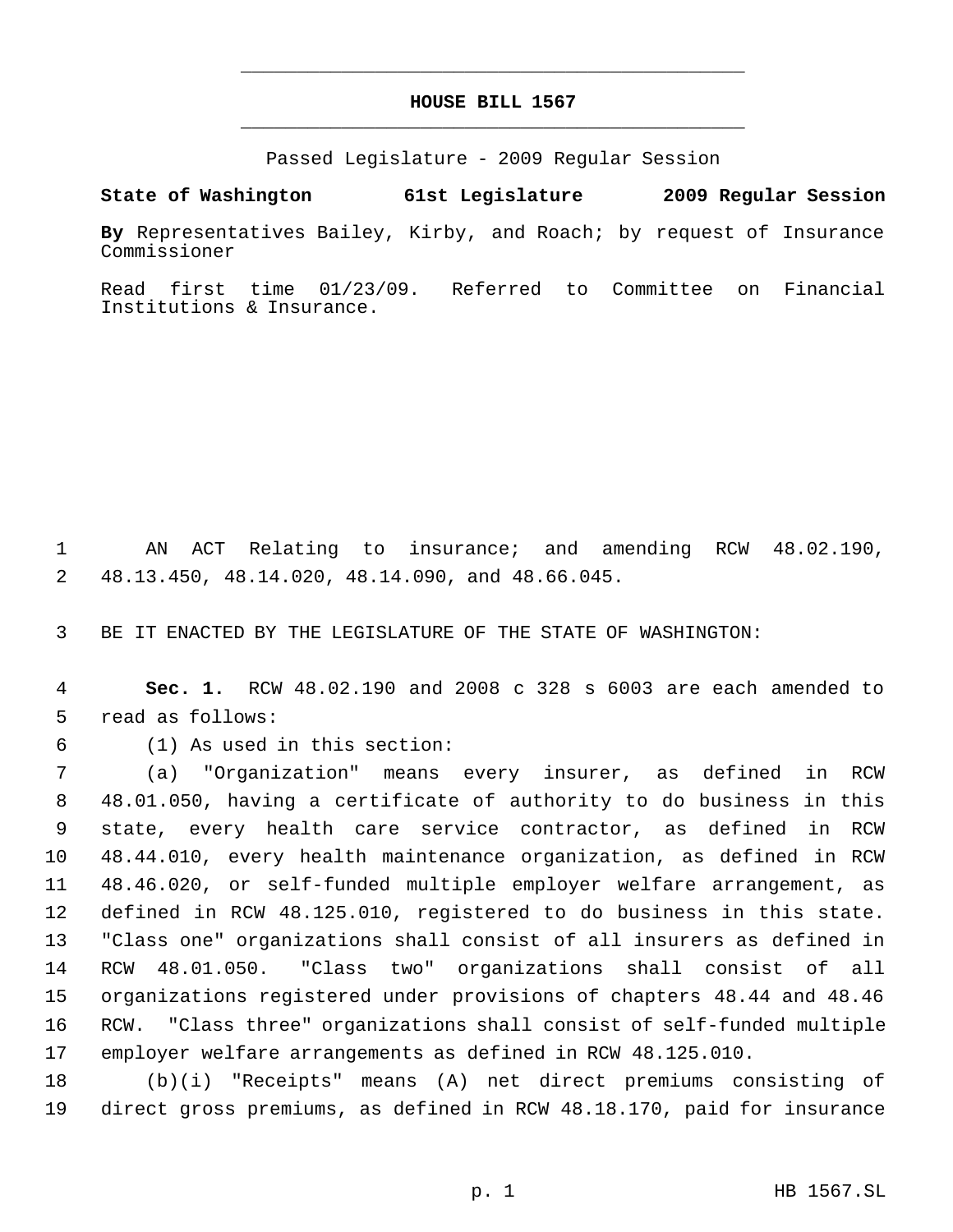written or renewed upon risks or property resident, situated, or to be performed in this state, less return premiums and premiums on policies not taken, dividends paid or credited to policyholders on direct business, and premiums received from policies or contracts issued in connection with qualified plans as defined in RCW 48.14.021, and (B) prepayments to health care service contractors, as defined in RCW 48.44.010, health maintenance organizations, as defined in RCW 48.46.020, or participant contributions to self-funded multiple employer welfare arrangements, as defined in RCW 48.125.010, less experience rating credits, dividends, prepayments returned to subscribers, and payments for contracts not taken.

 (ii) Participant contributions, under chapter 48.125 RCW, used to determine the receipts in this state under this section shall be determined in the same manner as premiums taxable in this state are determined under RCW 48.14.090.

(c) "Regulatory surcharge" means the fees imposed by this section.

 (2) The annual cost of operating the office of insurance commissioner shall be determined by legislative appropriation. A pro rata share of the cost shall be charged to all organizations as a regulatory surcharge. Each class of organization shall contribute a sufficient amount to the insurance commissioner's regulatory account to pay the reasonable costs, including overhead, of regulating that class of organization.

 (3) The regulatory surcharge shall be calculated separately for each class of organization. The regulatory surcharge collected from each organization shall be that portion of the cost of operating the insurance commissioner's office, for that class of organization, for the ensuing fiscal year that is represented by the organization's portion of the receipts collected or received by all organizations within that class on business in this state during the previous calendar year. However, the regulatory surcharge must not exceed one- eighth of one percent of receipts and the minimum regulatory surcharge shall be one thousand dollars.

 (4) The commissioner shall annually, on or before June 1st, calculate and bill each organization for the amount of the regulatory surcharge. The regulatory surcharge shall be due and payable no later than June 15th of each year. However, if the necessary financial records are not available or if the amount of the legislative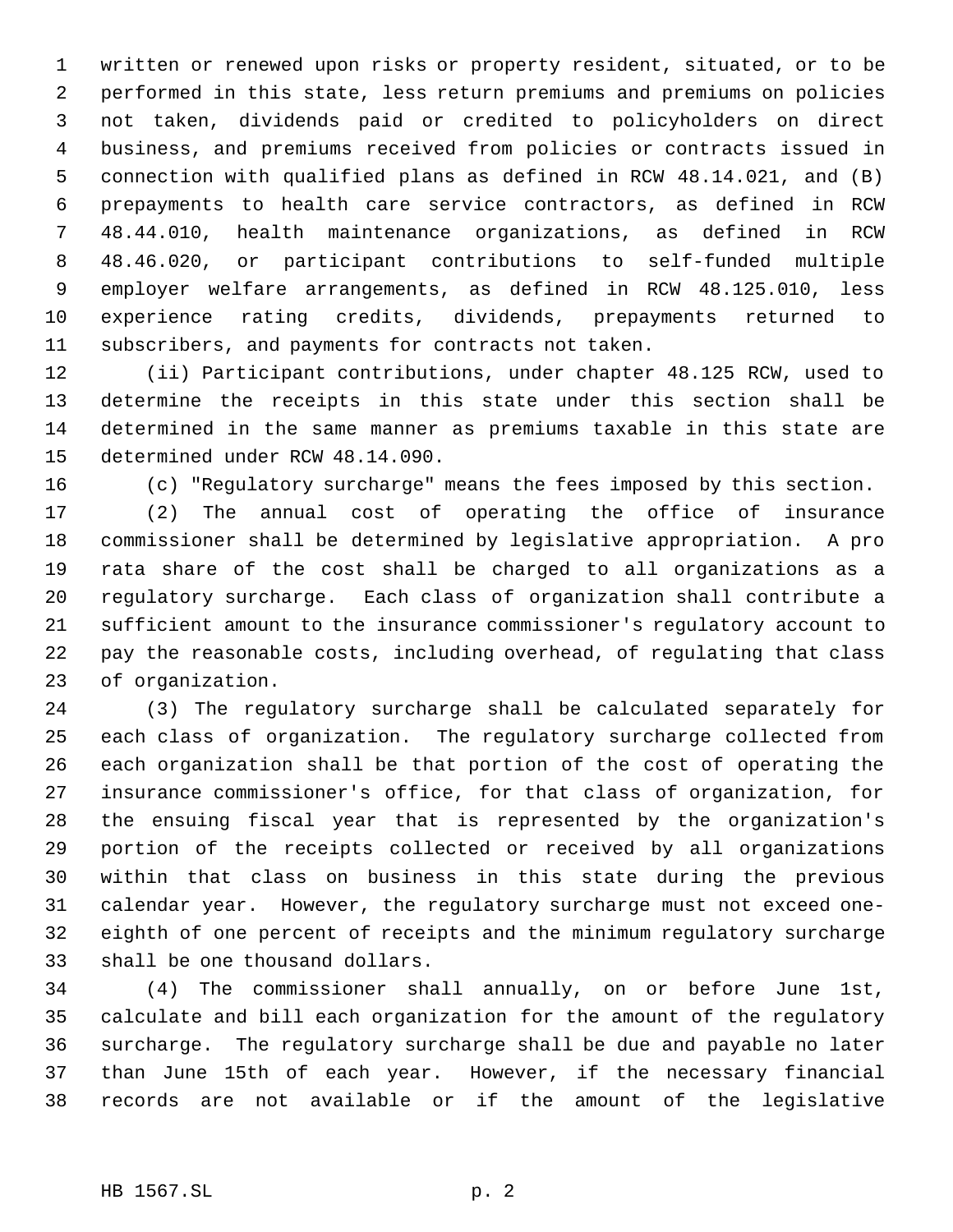appropriation is not determined in time to carry out such calculations and bill such regulatory surcharge within the time specified, the commissioner may use the regulatory surcharge factors for the prior year as the basis for the regulatory surcharge and, if necessary, the commissioner may impose supplemental fees to fully and properly charge the organizations. Any organization failing to pay the regulatory surcharges by June 30th shall pay the same penalties as the penalties for failure to pay taxes when due under RCW 48.14.060. The regulatory surcharge required by this section is in addition to all other taxes and fees now imposed or that may be subsequently imposed.

 (5) All moneys collected shall be deposited in the insurance commissioner's regulatory account in the state treasury which is hereby created.

 (6) Unexpended funds in the insurance commissioner's regulatory account at the close of a fiscal year shall be carried forward in the insurance commissioner's regulatory account to the succeeding fiscal year and shall be used to reduce future regulatory surcharges. ((During the 2007-2009 fiscal biennium, the legislature may transfer 19 from the insurance commissioner's regulatory account to the Washington 20 state-heritage-center-account-such-amounts-as-reflect-excess-fund 21 balance in the account.))

 (7)(a) Each insurer may annually collect regulatory surcharges remitted in preceding years by means of a policyholder surcharge on premiums charged for all kinds of insurance. The recoupment shall be at a uniform rate reasonably calculated to collect the regulatory surcharge remitted by the insurer.

 (b) If an insurer fails to collect the entire amount of the recoupment in the first year under this section, it may repeat the recoupment procedure provided for in this subsection (7) in succeeding years until the regulatory surcharge is fully collected or a de minimis amount remains uncollected. Any such de minimis amount may be collected as provided in (d) of this subsection.

 (c) The amount and nature of any recoupment shall be separately stated on either a billing or policy declaration sent to an insured. The amount of the recoupment must not be considered a premium for any purpose, including the premium tax or agents' commissions.

(d) An insurer may elect not to collect the regulatory surcharge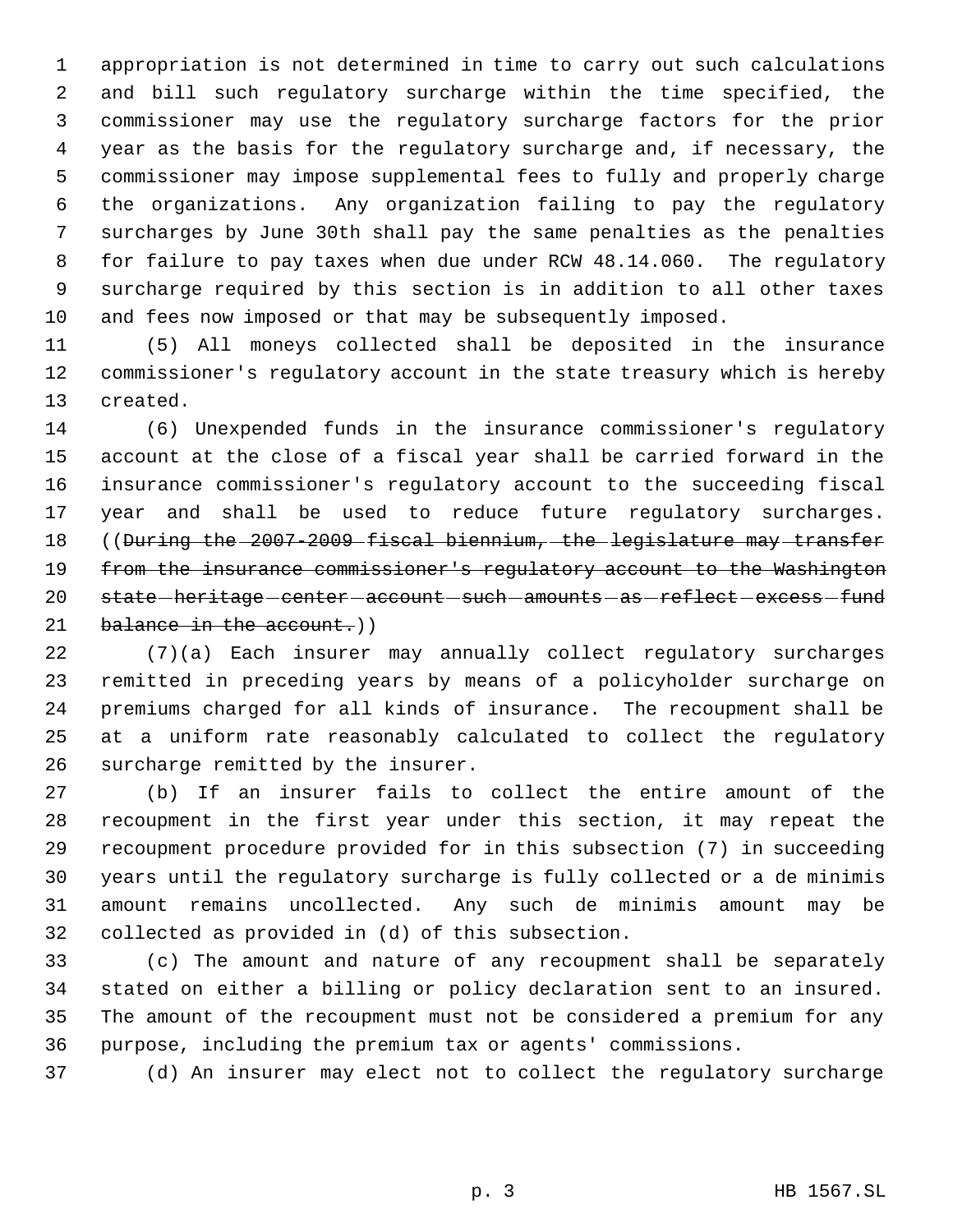from its insured. In such a case, the insurer may recoup the regulatory surcharge through its rates, if the following requirements are met:

 (i) The insurer remits the amount of surcharge not collected by election under this subsection; and

 (ii) The surcharge is not considered a premium for any purpose, including the premium tax or agents' commission.

 **Sec. 2.** RCW 48.13.450 and 2008 c 234 s 1 are each amended to read as follows:

 The definitions in this section apply throughout RCW 48.13.450 through 48.13.475 unless the context clearly requires otherwise.

 (1) "Agent" means a national bank, state bank, trust company, or broker/dealer that maintains an account in its name in a clearing corporation or that is a member of the federal reserve system and through which a custodian participates in a clearing corporation, including the treasury/reserve automated debt entry securities system (TRADES) or treasury direct systems; except that with respect to securities issued by institutions organized or existing under the laws of a foreign country or securities used to meet the deposit requirements pursuant to laws of a foreign country as a condition of doing business therein, "agent" may include a corporation that is organized or existing under the laws of a foreign country and that is legally qualified under those laws to accept custody of securities.

 (2) "Broker/dealer" means a broker or dealer as defined in RCW 62A.8-102(1)(c), that is registered with and subject to the jurisdiction of the securities and exchange commission, maintains membership in the securities investor protection corporation, and has a tangible net worth equal to or greater than two hundred fifty million dollars.

 (3) "Clearing corporation" means a corporation as defined in RCW 62A.8-102(1)(e) that is organized for the purpose of effecting transactions in securities by computerized book-entry, except that with respect to securities issued by institutions organized or existing under the laws of any foreign country or securities used to meet the deposit requirements pursuant to the laws of a foreign country as a condition of doing business therein, "clearing corporation" may include a corporation that is organized or existing under the laws of any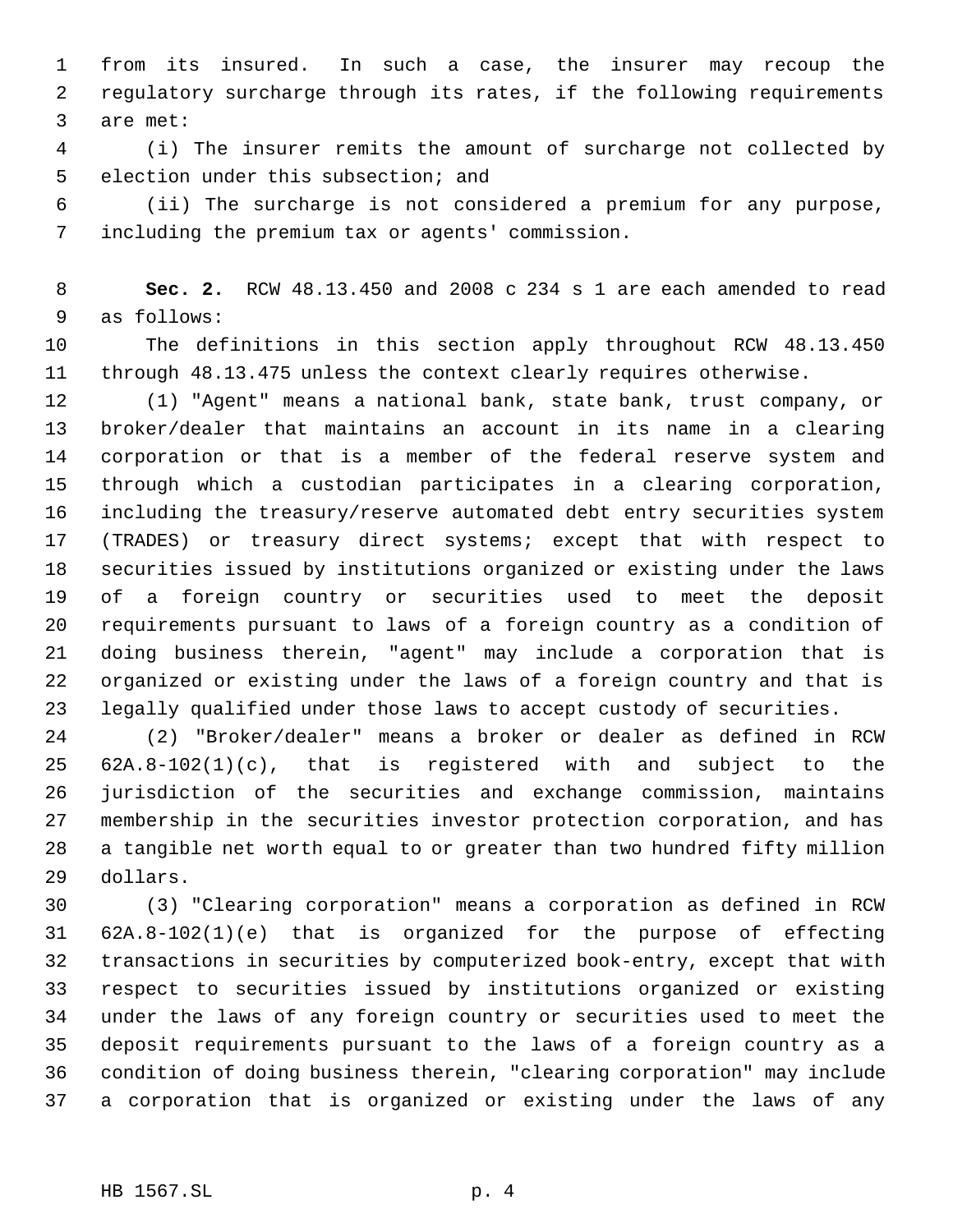foreign country and is legally qualified under such laws to effect transactions in securities by computerized book-entry. "Clearing corporation" also includes treasury/reserve automated debt entry securities system and treasury direct book-entry securities systems established pursuant to 31 U.S.C. Sec. 3100 et seq., 12 U.S.C. pt. 391, and 5 U.S.C. pt. 301.

 (4) "Commissioner" means the insurance commissioner of the state of Washington.

(5) "Custodian" means:

 (a) A national bank, state bank, or trust company that shall, at all times acting as a custodian, be no less than adequately capitalized as determined by the standards adopted by United States banking regulators and that is regulated by either state banking laws or is a member of the federal reserve system and that is legally qualified to accept custody of securities; except that with respect to securities issued by institutions organized or existing under the laws of a foreign country, or securities used to meet the deposit requirements pursuant to laws of a foreign country as a condition of doing business therein, "custodian" may include a bank or trust company incorporated or organized under the laws of a country other than the United States that is regulated as such by that country's government or an agency thereof that shall at all times acting as a custodian be no less than adequately capitalized as determined by the standards adopted by the international banking authorities and legally qualified to accept custody of securities; or

(b) A broker/dealer.

 (6) "Custodied securities" means securities held by the custodian or its agent or in a clearing corporation, including the 29 treasury/reserve automated debt ((equity)) entry securities system (TRADES) or treasury direct systems.

 (7) "Securities" means instruments as defined in RCW 62A.8-  $32 \quad 102(1)(o)$ .

 (8) "Securities certificate" has the same meaning as in RCW 62A.8-102(1)(d).

 (9) "Tangible net worth" means shareholders equity, less intangible assets, as reported in the broker/dealer's most recent annual or transition report pursuant to section 13 or 15(d) of the securities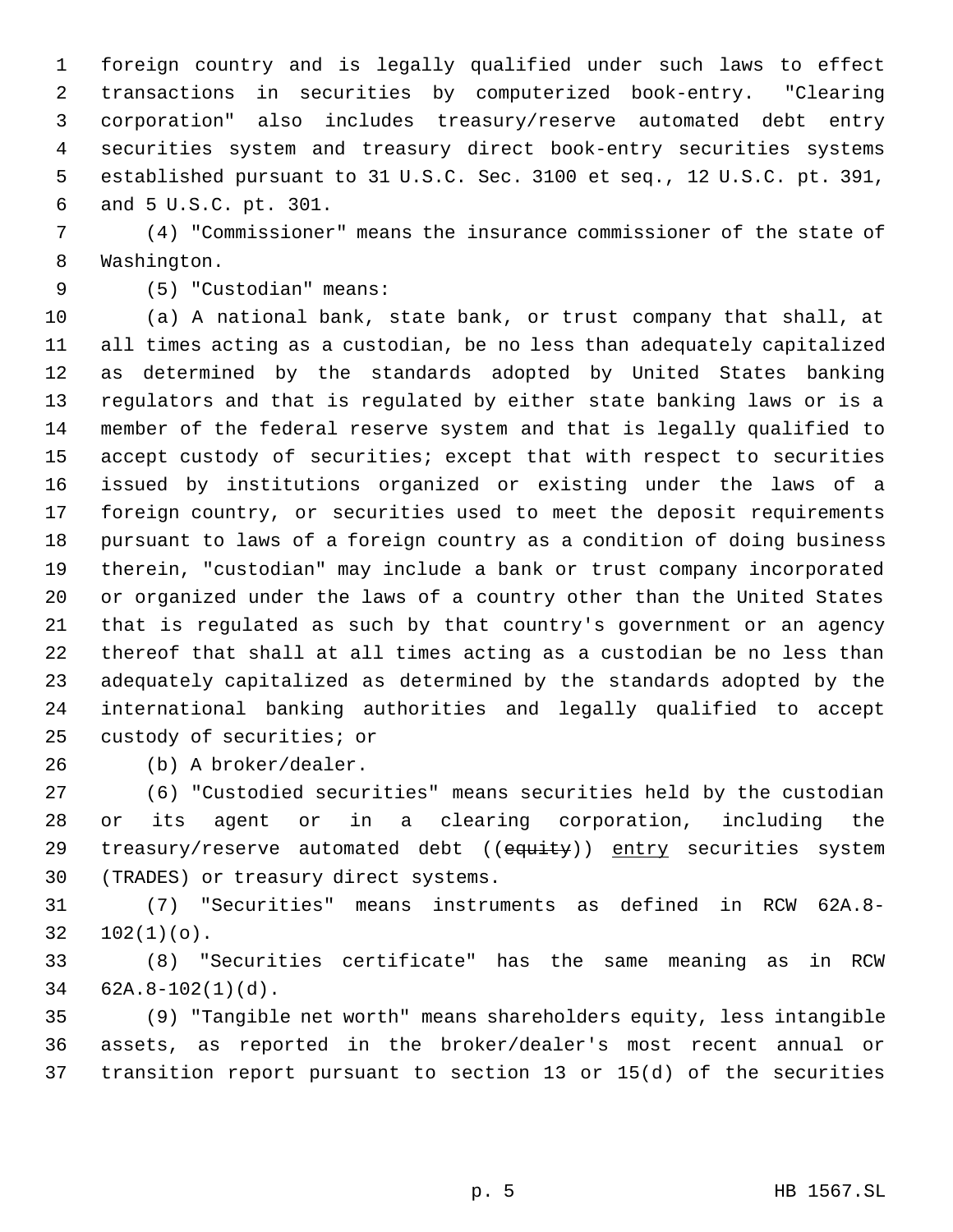exchange act of 1934 (S.E.C. Form 10-K) filed with the securities and exchange commission.

 (10) "Treasury/reserve automated debt entry securities system" ("TRADES") and "treasury direct" mean book-entry securities systems established pursuant to 31 U.S.C. Sec. 3100 et seq., 12 U.S.C. pt. 391, and 5 U.S.C. pt. 301, with the operation of TRADES and treasury direct subject to 31 C.F.R. pt. 357 et seq.

 **Sec. 3.** RCW 48.14.020 and 2008 c 217 s 6 are each amended to read as follows:

 (1) Subject to other provisions of this chapter, each authorized insurer except title insurers shall on or before the first day of March of each year pay to the state treasurer through the commissioner's office a tax on premiums. Except as provided in subsection (2) of this section, such tax shall be in the amount of two percent of all premiums, excluding amounts returned to or the amount of reductions in premiums allowed to holders of industrial life policies for payment of premiums directly to an office of the insurer, collected or received by 18 the insurer under RCW 48.14.090 during the preceding calendar year other than ocean marine and foreign trade insurances, after deducting premiums paid to policyholders as returned premiums, upon risks or 21 property resident, situated, or to be performed in this state. For tax 22 purposes, the reporting of premiums shall be on a written basis or on 23 a paid-for basis consistent with the basis required by the annual statement. For the purposes of this section the consideration received by an insurer for the granting of an annuity shall not be deemed to be a premium.

 (2) In the case of insurers which require the payment by their policyholders at the inception of their policies of the entire premium thereon in the form of premiums or premium deposits which are the same in amount, based on the character of the risks, regardless of the length of term for which such policies are written, such tax shall be in the amount of two percent of the gross amount of such premiums and premium deposits upon policies on risks resident, located, or to be performed in this state, in force as of the thirty-first day of December next preceding, less the unused or unabsorbed portion of such premiums and premium deposits computed at the average rate thereof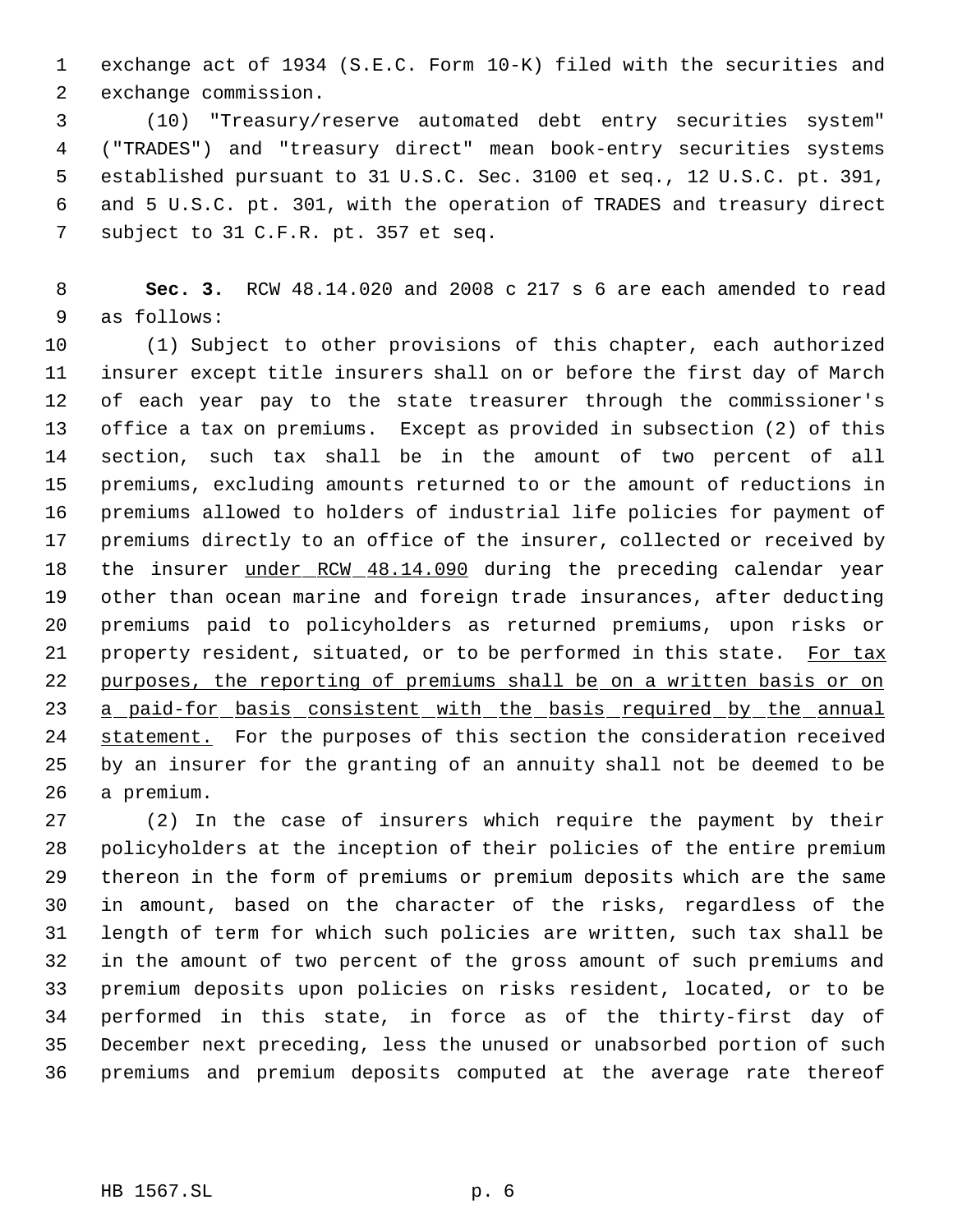actually paid or credited to policyholders or applied in part payment of any renewal premiums or premium deposits on one-year policies expiring during such year.

 (3) Each authorized insurer shall with respect to all ocean marine and foreign trade insurance contracts written within this state during the preceding calendar year, on or before the first day of March of each year pay to the state treasurer through the commissioner's office a tax of ninety-five one-hundredths of one percent on its gross underwriting profit. Such gross underwriting profit shall be ascertained by deducting from the net premiums (i.e., gross premiums less all return premiums and premiums for reinsurance) on such ocean marine and foreign trade insurance contracts the net losses paid (i.e., gross losses paid less salvage and recoveries on reinsurance ceded) during such calendar year under such contracts. In the case of insurers issuing participating contracts, such gross underwriting profit shall not include, for computation of the tax prescribed by this subsection, the amounts refunded, or paid as participation dividends, by such insurers to the holders of such contracts.

 (4) The state does hereby preempt the field of imposing excise or privilege taxes upon insurers or their appointed insurance producers, other than title insurers, and no county, city, town or other municipal subdivision shall have the right to impose any such taxes upon such insurers or these insurance producers.

 (5) If an authorized insurer collects or receives any such premiums on account of policies in force in this state which were originally issued by another insurer and which other insurer is not authorized to transact insurance in this state on its own account, such collecting insurer shall be liable for and shall pay the tax on such premiums.

 **Sec. 4.** RCW 48.14.090 and 1963 c 195 s 14 are each amended to read as follows:

 In determining the amount of direct premium taxable in this state, all such premiums written, procured, or received in this state shall be deemed written upon risks or property resident, situated, or to be performed in this state except such premiums as are properly allocated or apportioned and reported as taxable premiums of any other state or states. For tax purposes, the reporting of premiums shall be on a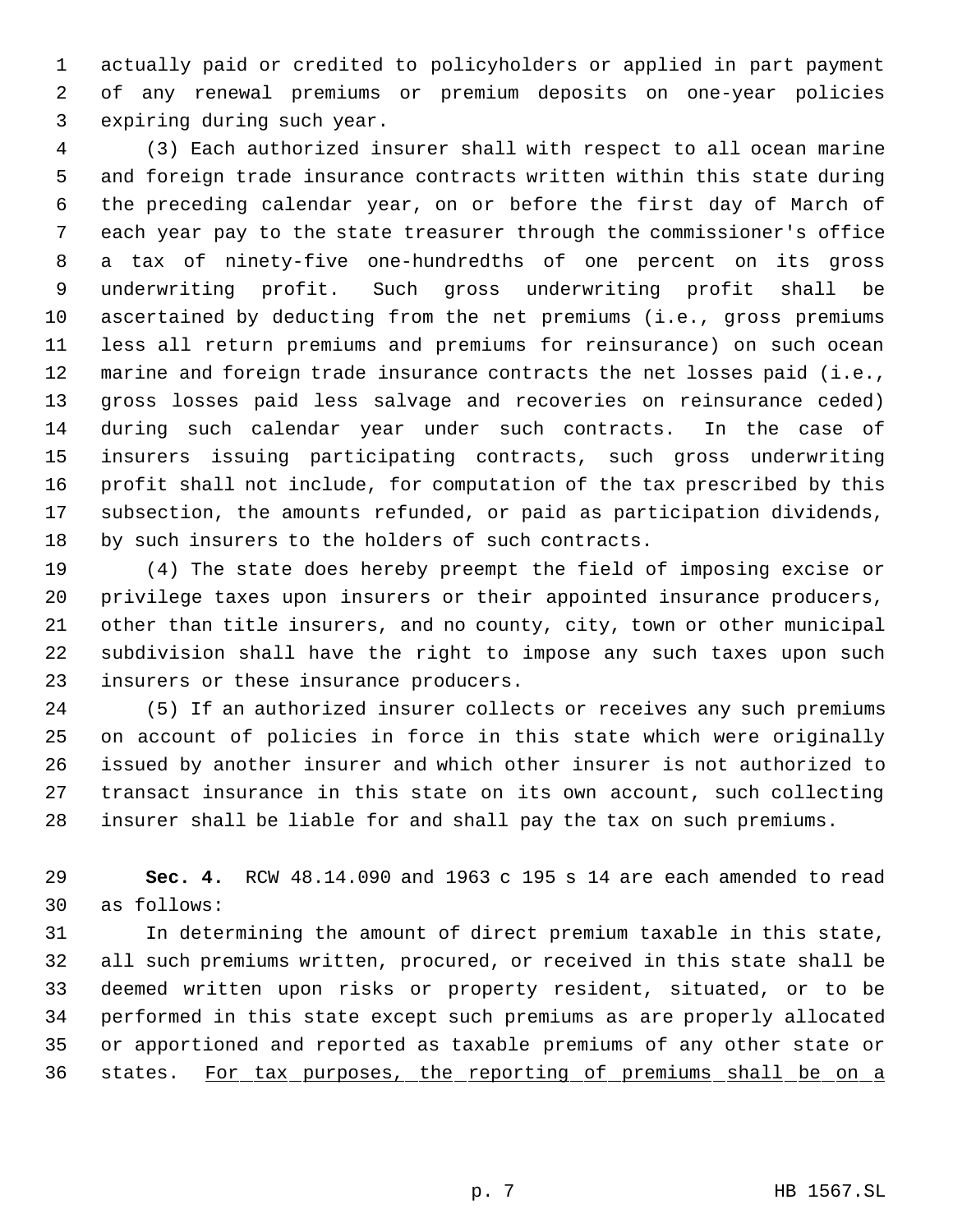written basis or on a paid-for basis consistent with the basis required

by the annual statement.

 **Sec. 5.** RCW 48.66.045 and 2005 c 41 s 4 are each amended to read as follows:

 (1) Every issuer of a medicare supplement insurance policy or certificate providing coverage to a resident of this state issued on or 7 after January 1, 1996, and before June 1, 2010, shall:

 $((+1))$  (a) Unless otherwise provided for in RCW 48.66.055, issue coverage under its standardized benefit plans B, C, D, E, F, G, K, and L without evidence of insurability to any resident of this state who is eligible for both medicare hospital and physician services by reason of age or by reason of disability or end-stage renal disease, if the medicare supplement policy replaces another medicare supplement standardized benefit plan policy or certificate B, C, D, E, F, G, K, or 15 L, or other more comprehensive coverage than the replacing policy; and

 $((+2))$  (b) Unless otherwise provided for in RCW 48.66.055, issue coverage under its standardized plans A, H, I, and J without evidence of insurability to any resident of this state who is eligible for both medicare hospital and physician services by reason of age or by reason of disability or end-stage renal disease, if the medicare supplement policy replaces another medicare supplement policy or certificate which is the same standardized plan as the replaced policy. After December 31, 2005, plans H, I, and J may be replaced only by the same plan if that plan has been modified to remove outpatient prescription drug 25 coverage( $(i \text{ and})$ ).

 (2)(a) Unless otherwise provided for in RCW 48.66.055, every issuer 27 of a medicare supplement insurance policy or certificate providing coverage to a resident of this state issued on or after June 1, 2010, 29 shall issue coverage under its standardized plans B, C, D, E, F with high deductible, G, K, L, M, or N without evidence of insurability to any resident of this state who is eligible for both medicare hospital and physician services by reason of age or by reason of disability or 33 end-stage renal disease, if the medicare supplement policy or certificate replaces another medicare supplement policy or certificate 35 or other more comprehensive coverage; and

 (b) Unless otherwise provided for in RCW 48.66.055, issue coverage under its standardized plan A without evidence of insurability to any